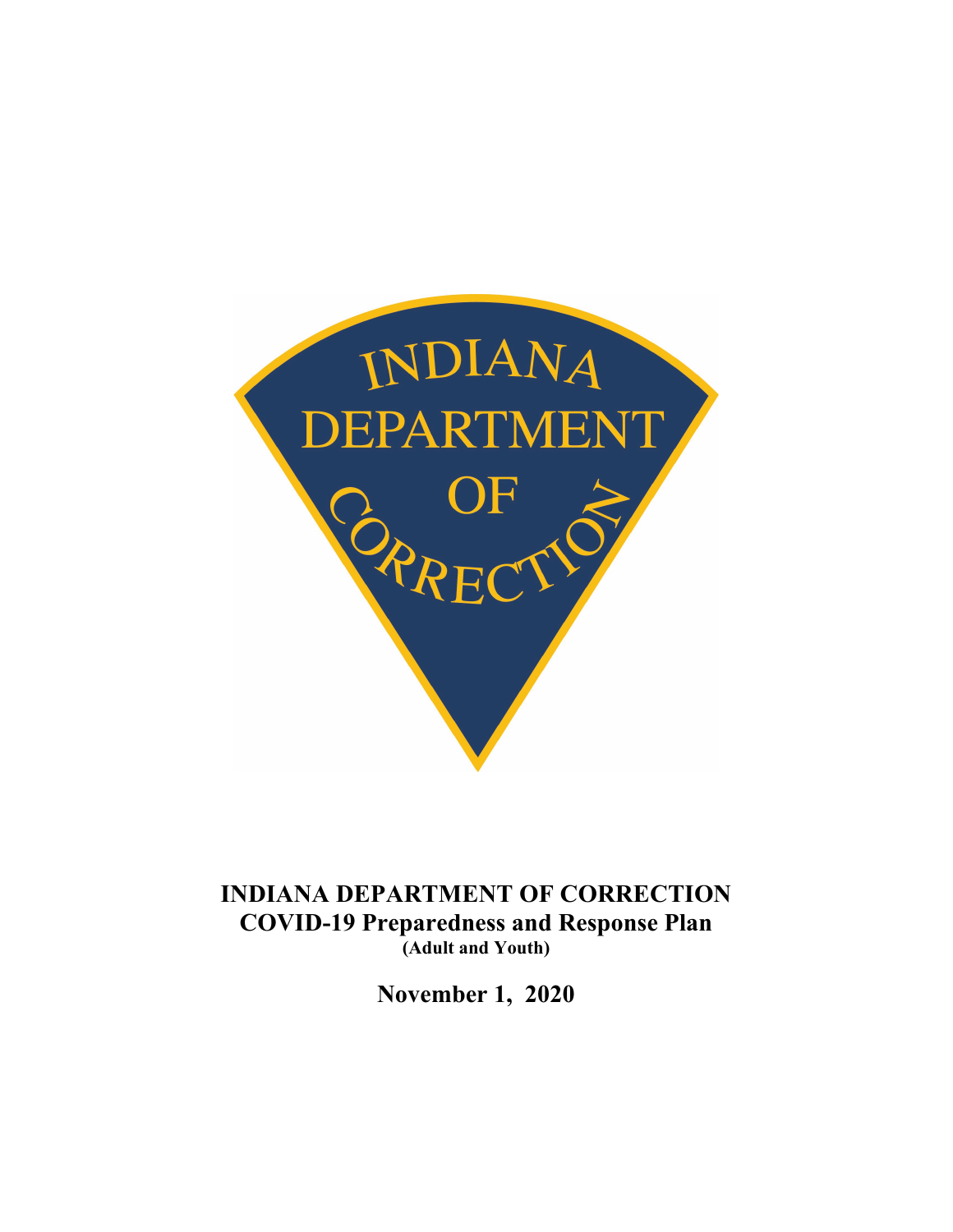### I. PURPOSE:

The Indiana Department of Correction will manage infectious diseases in correctional facilities through comprehensive infection control measures including, but not limited to, identification of cases through testing and screening, education and training, surveillance, environmental and operational management, and appropriate treatment plans. Each facility must develop and implement a plan that provides operational, prevention and disease management guidance. Plans should incorporate staff training and education in regard to the specific infectious disease and address the management of infected or potentially infected incarcerated individuals , staff, volunteers, and visitors.

### II. INTRODUCTION:

Public safety is central to the mission of the Indiana Department of Correction. In the event of an infectious disease outbreak in a correctional facility, the Indiana Department of Correction is to be prepared to promptly identify suspected cases, treat infected individuals, and prevent the spread of disease all while protecting staff and incarcerated individuals.

Whenever a new or known illness occurs and spreads rapidly, it naturally can cause worry, especially in rapidly evolving situations when information is changing frequently. However, during the spread of an infectious disease, the department must stay informed and take steps to ensure readiness.

Most infectious diseases spread via bodily fluids; thus, primary prevention is key to stopping the spread of illness. A vast number of incarcerated or detained persons (IDP) and staff could become infected if proper measures are not efficiently implemented to quickly identify infected individuals and interrupt the transmission. Infectious disease can be mild to severe and can, at times, lead to death.

### III. DEFINITIONS AND ABBREVIATIONS:

- A. CDC: Centers for Disease Control and Prevention
- B. CLOSE CONTACT: Someone who was within 6 feet of an infected person for a cumulative total of 15 minutes or more over a 24-hour period\* starting from 2 days before illness onset (or, for asymptomatic patients, 2 days prior to test specimen collection) until the time the patient is isolated.

### (\**Individual exposures added together over a 24-hour period)*

- C. COHORTING: The practice of isolating multiple individuals togethers with similar exposure risk or illness.
- D. FEVER: Body temperature equal to or greater than 100.5° Fahrenheit
- E. HAND HYGIENE: Hand washing with soap and water for at least 20 seconds. If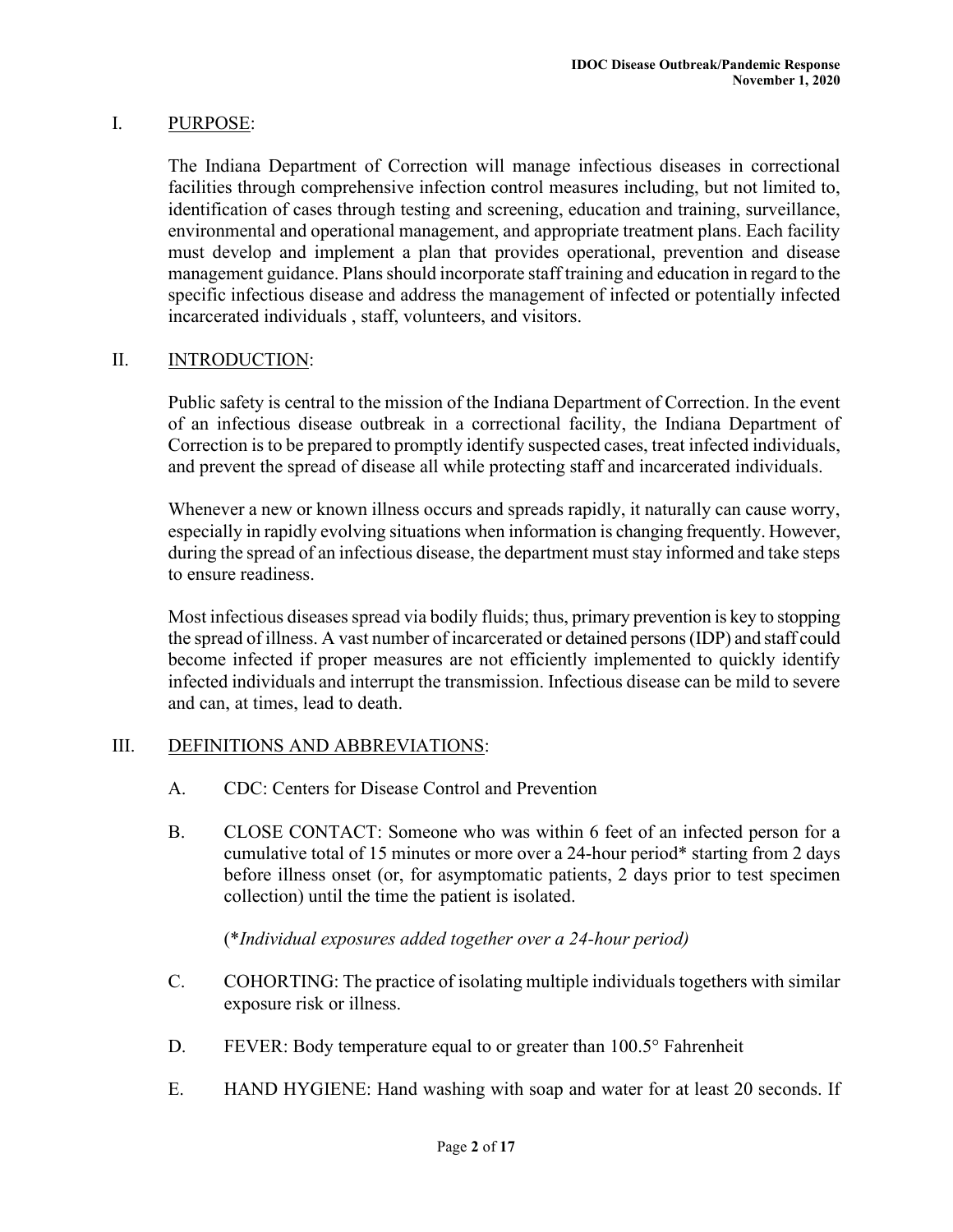soap and water are not available, the utilization of an alcohol-based hand sanitizer that contains at least 60% alcohol is recommended.

- F. HIGH-RISK GROUPS: Individuals at greater risk of getting infectious diseases, including:
	- 1. Children younger than five (5) years old;
	- 2. Adults sixty-five (65) years of age and older; and,
	- 3. Persons with co-occurring medical conditions:
		- a. Chronic pulmonary (including asthma), cardiovascular (except hypertension), renal, hepatic, hematological (including sickle cell disease), neurologic, neuromuscular, or metabolic disorders (including diabetes mellitus);
		- b. Immuno-suppression, including that caused by medication or HIV; and,
		- c. Pregnant women.
- G. ICI: Indiana Correctional Industries
- H. IDP: Incarcerated or detained person(s). An adult or juvenile person committed to a department of correction (federal, state, or local) and housed or supervised in a facility either operated by the department of correction or with which the department of correction has a contract, including and adult or juvenile under parole supervision; under probation supervision following a commitment to a department of correction; in a minimum security assignment, including an assignment to a community transition program.
- I. ISDH: Indiana State Department of Health
- J. ISOLATION: Separation of sick individuals with a contagious disease from people who are not sick to reduce the risk of transmission. Isolation ends when the individual meets preestablished clinical, time-based, and/or testing criteria for release from isolation, in consultation with clinical providers and public health officials.
- K. LHD: Local Health Department
- L. PANDEMIC: Disease outbreak that spreads across countries or continents occurring over a wide geographic area and affecting an exceptionally high proportion of the population.
- M. PPE: Personal Protective Equipment
- N. PRIMARY PREVENTION: Any intervening action or task performed before health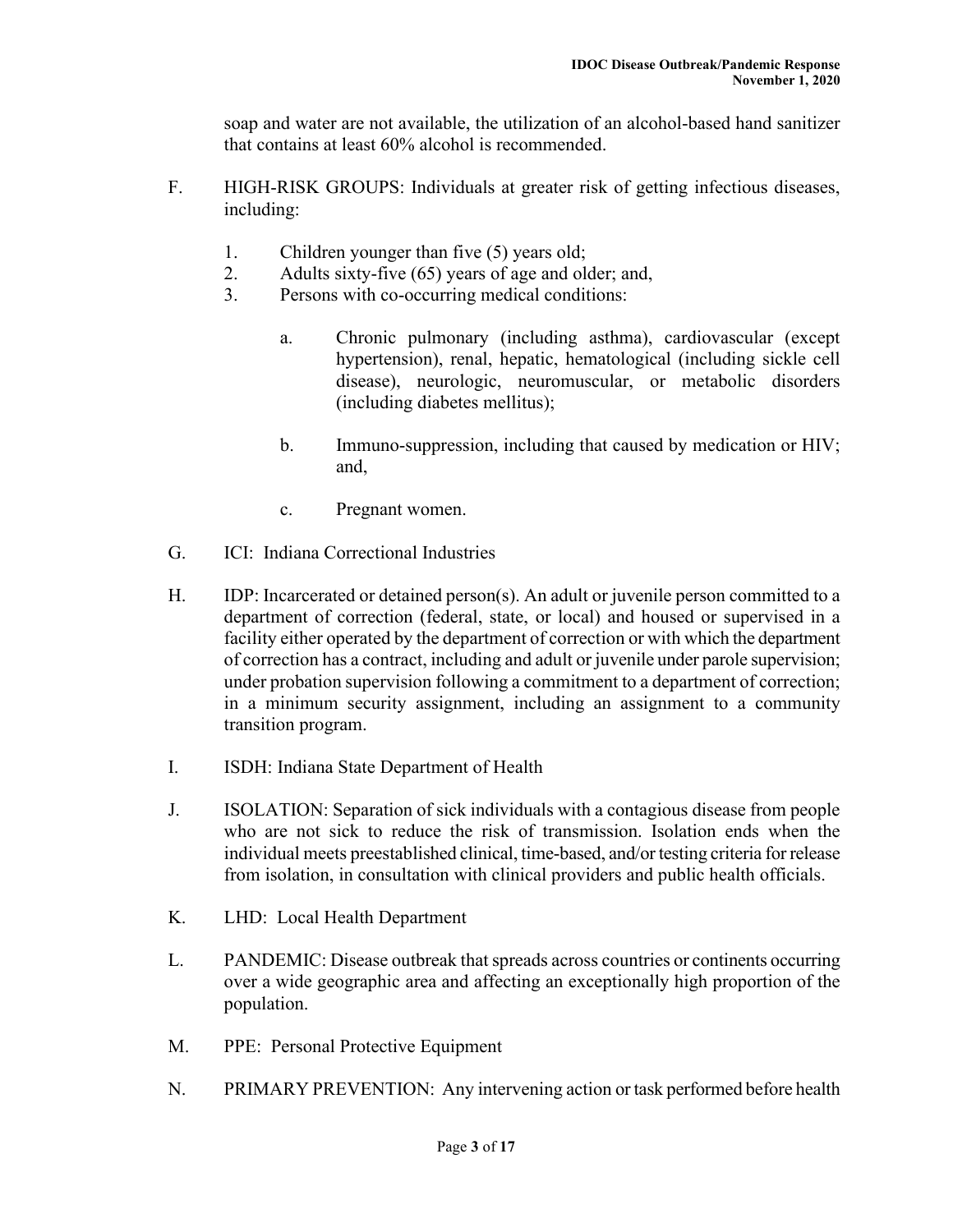effects/diseases occur.

- O. QUARANTINE: Separation and restriction of movement of individuals who were exposed to a contagious disease to monitor if they become sick and also to reduce the risk of transmission.
- P. RESPIRATORY HYGIENE: Covering mouth and nose with a tissue when coughing or sneezing, then throwing the tissue in the trash. When tissues are not available, cough into bend of elbow – not hands.
- Q. SECONDARY PREVENTION: Screening to identify disease in the earliest stages before onset of signs/symptoms.
- R. SOCIAL DISTANCING: Limiting close face-to-face contact with others to reduce the risk of spreading a disease (ideally to maintain at least 6 feet between all individuals).
- S. WHO: World Health Organization

# IV. FACILITY OPERATIONAL PREPAREDNESS:

A. Infectious Disease Control Plan

Each facility's Warden (or designee) is responsible for planning, coordinating, and implementing the facility's Infectious Disease Control Plan, including monitoring disease activity in the facility, monitoring public health advisories, and coordinating facility activities with Central Office Executives. The Warden is responsible for collaborating with the Department's Health Services Division and contracted medical vendor regional leadership to modify the facility's plan in response to evolving circumstances including increasing disease transmission within the facility and critical shortages of supplies and/or staff.

Each facility, at a minimum, shall establish an organizational structure including a chain of command and facility specific procedures for infectious disease surveillance and illness management. Illness management procedures should address levels of illness severity relative to the facility's physical plant, type of IDP housing and programs, number of infected IDP and staff, absenteeism of staff at various levels, and the availability of supplies and resources, including, but not limited to:

- Surveillance and monitoring system(s) for disease outbreaks;
- Identification and classification of suspected, probable, or confirmed cases through appropriate testing and screening;
- Separation (quarantine or isolation) of IDP who have or are suspected to have a specific infectious illness;
- Implementing procedures and processes that encourage social distancing within facility for both IDP and staff;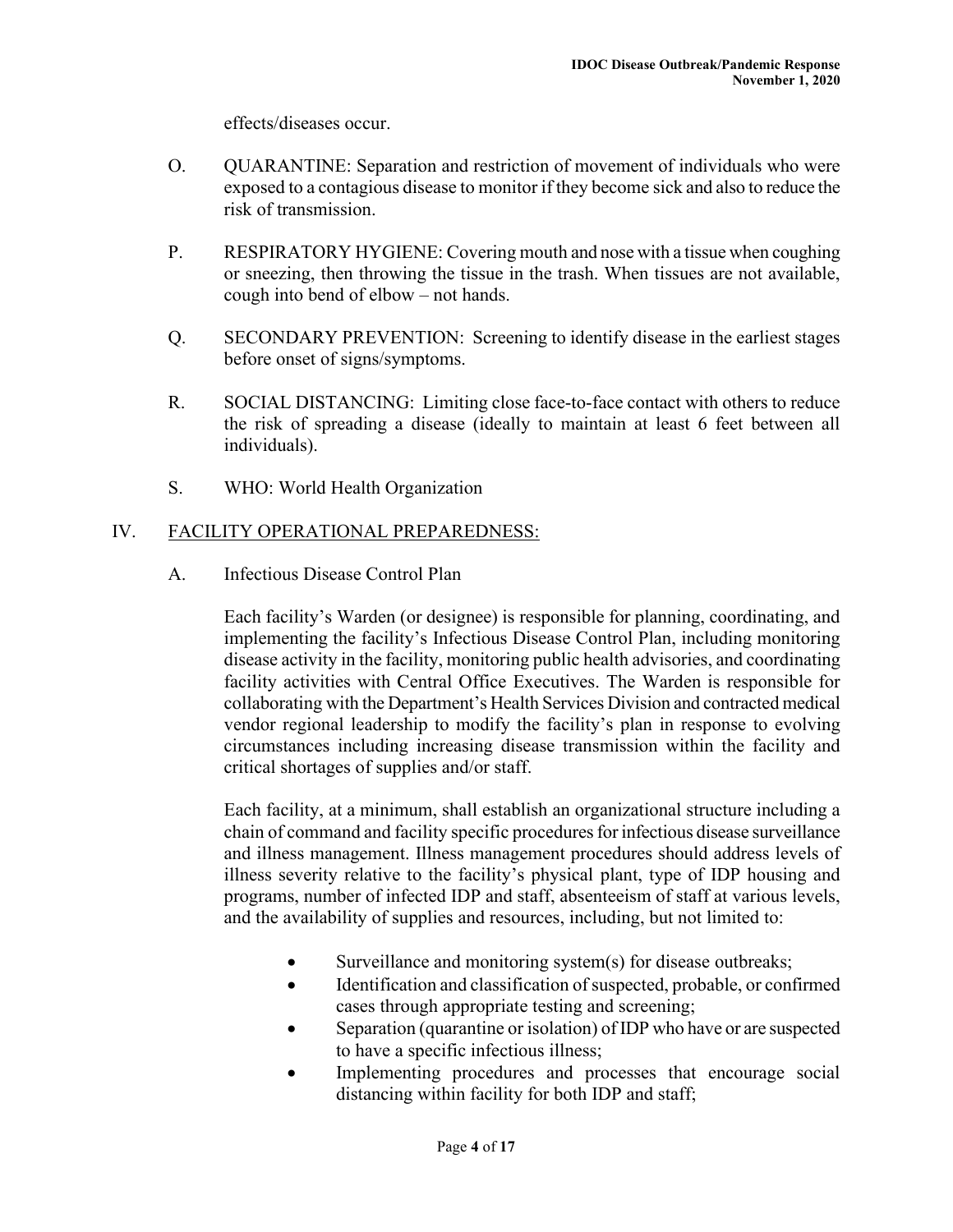- Implementing mandatory masks/face covering during outbreaks for IDP and staff;
- Quarantining and limiting movement in housing units with a substantial number of ill or high risk individuals;
- Suspending transfers from intake facilities where an outbreak is present among staff and/or IDP;
- Testing of symptomatic, high risk, and close contact individuals;
- Planning for staff shortages including cross-training employees and temporarily shutting down non-critical operations if a substantial number of IDP and staff become ill;
- Planning for supply shortages if illness in the community interrupts deliveries; and,
- Planning for the release of ill or exposed IDP to the community. All facilities with a positive staff member or IDP must complete viral testing on all releasing IDPs.

A pandemic virus may come and go in waves, each of which can last for 6 to 8 weeks. Each facility shall plan to address disruption of normal facility operations for a time frame of this duration or longer and include the steps to return to normal operations when incarcerated individuals and staff are no longer infectious. Central Office Operations Executives shall help facilities systematically re-establish normal operations by implementing a multi-phase reintegration plan to address the needs of IDP, staff, and the community.

B. Communication and Coordination

The Chief Communications Officer, Chief Medical Officer, and Executive Staff members shall develop information-sharing systems with state and local health departments prior to infectious disease outbreak in the Department's correctional facilities.

The Chief Communications Officer, Chief Medical Officer, and Executive Staff members shall create communication plans to disseminate critical information to incarcerated individuals, Department staff, contractors, vendors, visitors, and the community.

A Department-designated email address and/or telephone hotline may enhance communication between staff, contractors, vendors, stakeholders, and community members. This strategy may also help streamline information sharing, clinical updates, and coordinated responses to internal and external inquiries.

1. Legal Communication

The Chief of Staff and the Chief Legal Officer shall coordinate with local law enforcement and court officials and identify legally acceptable alternatives to in-person court appearances, such as virtual court, as a social distancing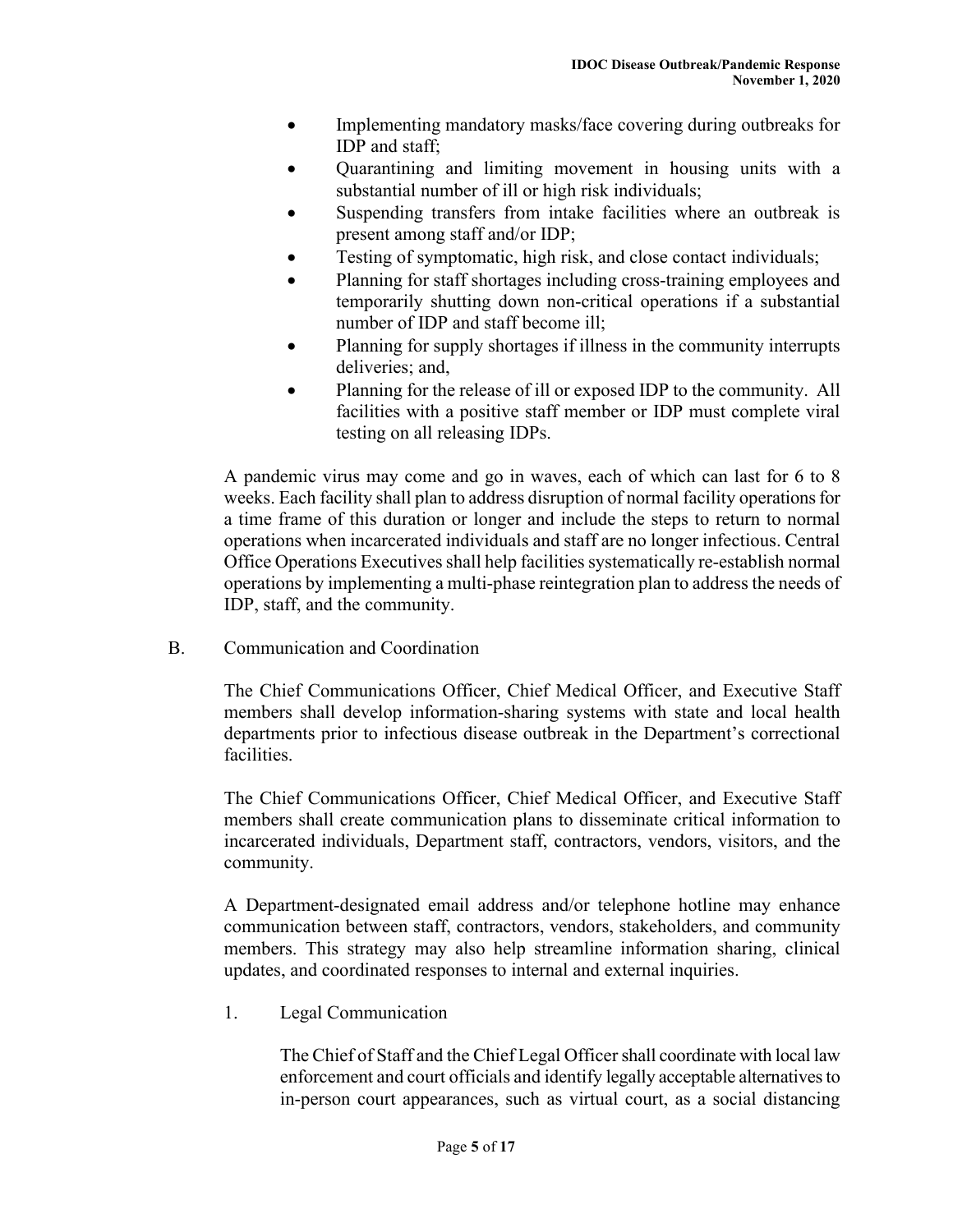measure to reduce disease transmission.

2. Signage and Educational Material

Signage and other educational material concerning the prominent disease shall be disseminated and posted throughout the facility. Information shall be made available to IDP via physical handouts, IDP tablets, and utilization of television monitors.

C. Supplies and PPE Preparations

The Department's Hazmat Team shall ensure necessary personal protective equipment is on hand in accordance with Policy and Administrative Procedure 00- 02-201, "Compliance with Federal and State Fire, Health, and Safety Regulations."

ICI shall assist with supplies such as disinfectants.

During an infectious outbreak, supply chains may become disrupted. Acquisition may or may not be possible via other avenues. Facilities shall make contingency plans for possible PPE shortages and plan for needed supplies.

D. Education and Training

Each facility shall develop an educational program to ensure all personnel understand the components of the facility's Infectious Disease Control Plan, their responsibilities for identification and control of illness, and their personal protection and response strategies.

Staff shall be trained on proper use and disposal of PPE.

E. Human Resources and Staff

Human Resources shall develop plans to overcome potential absenteeism, discourage "presentism", and monitor staff out due to the infectious disease outbreak or pandemic. This plan shall involve the following:

- Review of sick leave policies of each employer that operates within the facility.
- Identify duties that can be performed remotely.
- Consider offering revised duties to staff who are at increased risk for severe illness from the prominent disease.
- Make plans for how to change staff duty assignments to prevent unnecessary movement between housing units.
- Offer the seasonal influenza vaccine within facilities.

Human Resourcesshall collaborate with contracted Health Servicesstaff and Central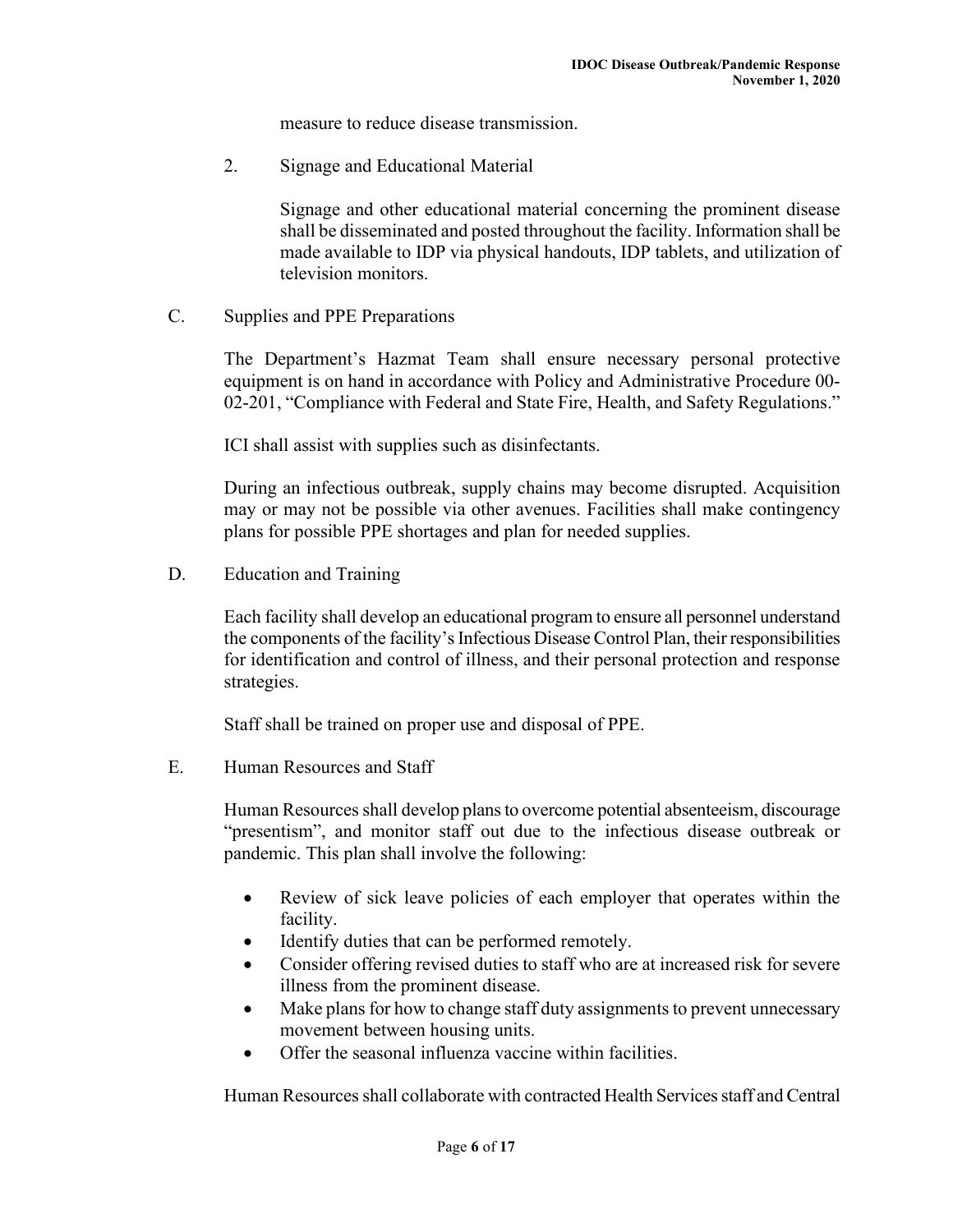Office Executives to develop a cohesive reporting and communication system. Human Resources shall collect, document, and report staff information that includes but is not limited to the following:

- Number of laboratory-confirmed positive cases.
- Number of staff call offs due to infectious disease outbreak or pandemic.
- Number of staff hospitalizations due to infectious disease outbreak or pandemic.
- Number of staff in intensive care unit (ICU) due to infectious disease outbreak or pandemic.
- Custody staff vacancy rate.
- F. Visitation

Facilities may suspend visitation during disease outbreak or a pandemic at the direction of the Commissioner. If a facility allows for visitation during disease outbreak or a pandemic, visitors shall be symptom screened for the prominent disease prior to entering the facility. Visitors acknowledging or displaying new or worsening symptoms of the prominent disease shall not be permitted to enter the facility. Visitors are encouraged to not visit in-person when they are ill and not to return until symptom-free for at least 72 hours. Visits for family to patients on imminent death status may proceed on a case-by-case basis with review and approval by the Warden (or designee).

Alcohol-based hand sanitizer should be available and easily accessible in all visitor entries. Visitors shall be encouraged to use this product before entering the facility. If a facility mandates face coverings/masks be worn in the facility, visitors shall be required to wear a face covering/mask in the facility at all times.

G. Contractors:

Major vendors (medical, food service, privately operated facilities) are recommended to provide infectious disease response plans as well. This includes vendors working with the Division of Parole Services.

H. Parole:

The Division of Parole Services shall act to limit the spread of illness to staff and all persons within its District Offices.

# V. **FACILITY PREVENTION:**

A. Transfer of Incarcerated Individuals

Central Office Executive Staffshall determine when it isfeasible to limit transfers of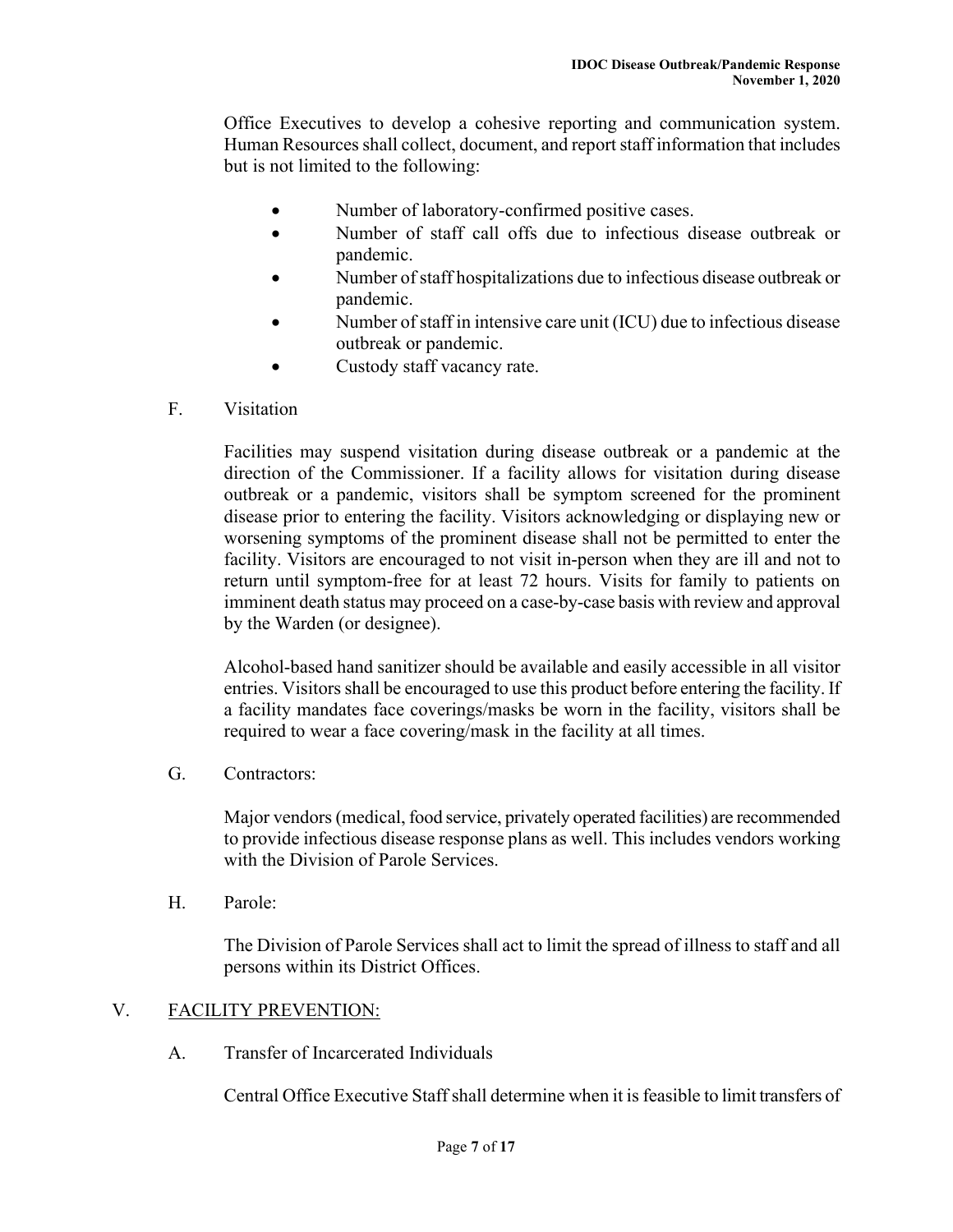IDPs to and from other jurisdictions and facilities unless necessary for medical evaluation/treatment, medical isolation/quarantine, clinical care, security concerns, or to prevent overcrowding.

During a disease outbreak, all IDPs shall be screened for symptoms associated with the prominent illness at hand at Intake prior to inter- and intra- facility transfer. IDPs who report any symptoms of concern shall be separated from the general population to the extent possible until evaluated by Health Services staff. The receipt of IDP from county jails with known outbreaks may need to be suspended. This decision will be made by the Commissioner.

B. Screening of Staff

All staff must be symptom screened for the prominent disease prior to entering the facility. Staff acknowledging or displaying new or worsening symptoms of the prominent disease shall not report to work until symptoms have resolved. Employees shall not report to work when they are ill and shall not return until symptom-free for at least 72 hours.

In times of an outbreak, it is recommended that staff work directly with their primary care providers regarding any symptoms of concerns. Telemedicine capabilities are ideal in these situations. Contingency plans will be developed on a situational basis. However, unless otherwise specified, standard work practices shall be in effect.

C. Face Covering/ Masks

Facilities may mandate the use of face coverings in the facility for staff, visitors, and IDP at the direction of the Commissioner. If mandated, all staff, visitors, and IDPs are required to wear a face covering in correctional facilities at all times. Face coverings will serve as a part of the staff's uniform. Staff failing to wear a face covering may be subject to disciplinary action.

D. Hand Hygiene and Cough Etiquette

Transmission of contagious diseases can spread by coughing or sneezing, and unclean hands can be reduced through cough etiquette and hand hygiene. A facility's Infectious Disease Control Plan shall include the following components:

- 1. Cough Etiquette
	- a. An individual should cover the mouth and nose with a tissue whenever they cough or sneeze.
	- b. If a tissue is not available, individuals should cough or sneeze into the upper arm or sleeve of clothing, not cough into the hands.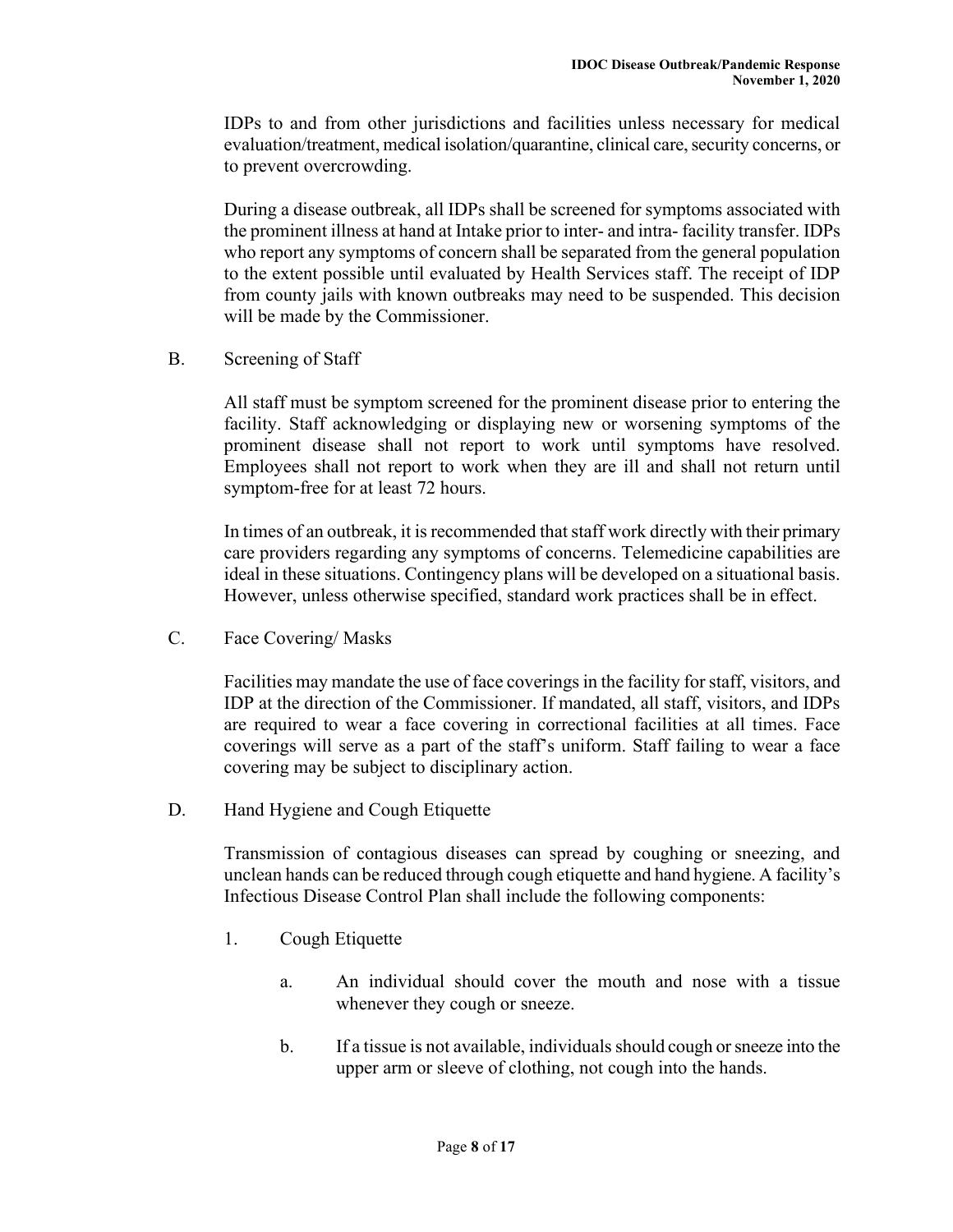- c. All used tissues must be place in waste receptacles.
- d. During peak times of illness, posters encouraging cough etiquette should be displayed in high traffic areas and on tablets/TVs in the facility.
- 2. Hand Hygiene
	- a. Facility administrative staff must ensure materials for hand cleansing are readily available in intake areas, staff and visitor entries, visitation rooms, group rooms including recreation areas, classrooms, and other common areas used by IDP and staff.
	- b. Bathrooms and other areas where hand washing is performed shall have working sinks with soap and paper towels available. Soap may be liquid, bar, leaflet, or powdered form. Multiple-use cloth towels of the hanging or roll type are not to be used.
	- c. Where possible, posters reminding staff and IDP to wash hands shall be displayed.
	- d. Staff must wash hands:
		- With soap (non-antimicrobial or antimicrobial) and water whenever hands are visibly dirty or contaminated with proteinaceous material or visibly soiled with blood or other body fluids.
		- With an alcohol-based or non-alcohol-based hand sanitizer if hands are not visibly soiled. Both the CDC and WHO recommend alcohol-based hand sanitizers (containing at least 60% alcohol) as the preferred product for hand hygiene when soap and water are not readily available. When alcohol-based hand sanitizers cannot be used, products containing quaternary ammonium compounds, such as benzalkonium chloride or chlorhexidine, may be used.
		- Before and after direct contact with IDP, staff, volunteers, or visitors.
		- After contact with another person's skin, body fluids or excretions, mucous membranes, non-intact skin, and wound dressings even if gloves were worn and hands are not visibly soiled.
		- Before and after eating and after using a restroom.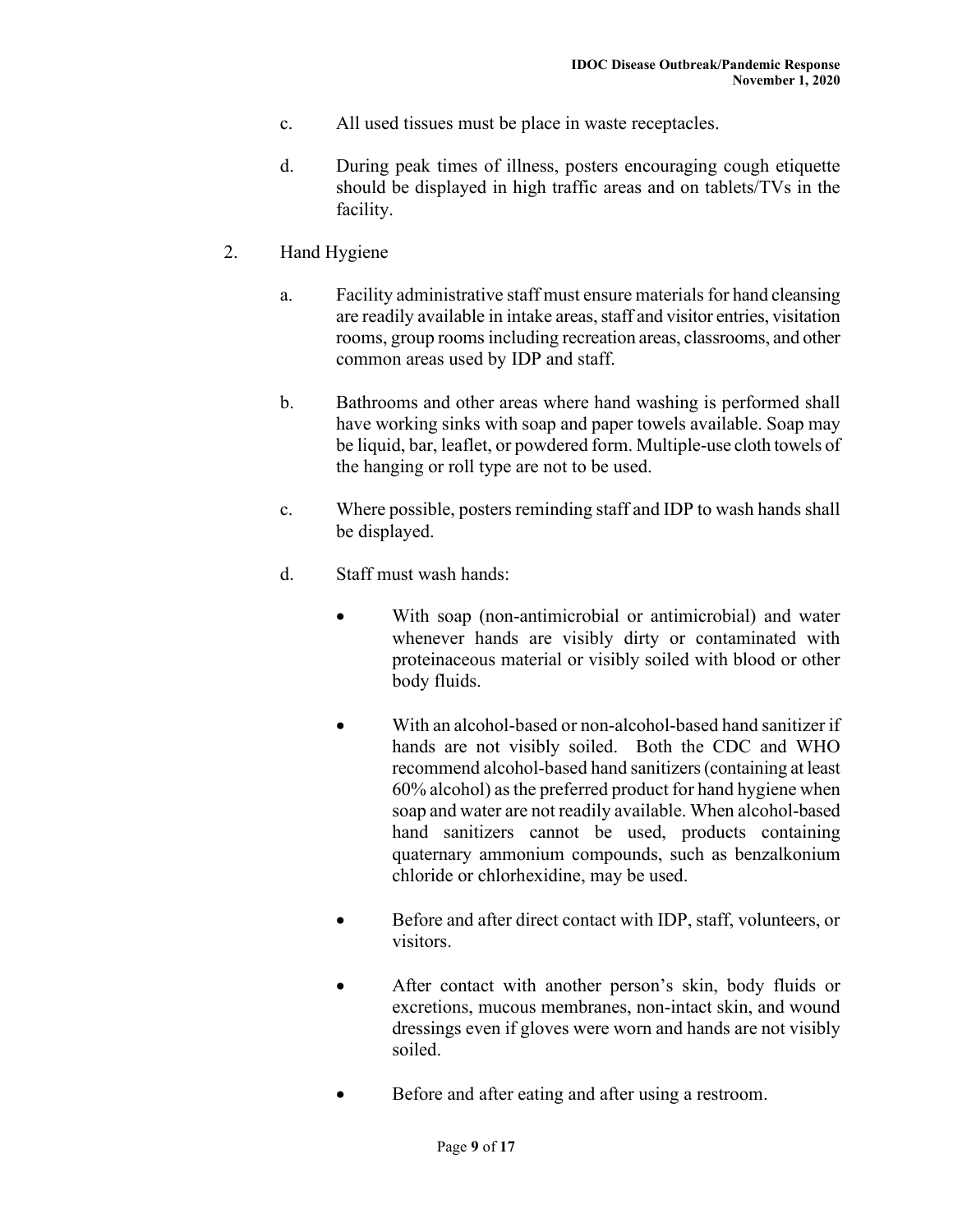- After contact with objects or surfaces used by numerous individuals.
- e. Non-alcohol-based hand sanitizers have limited effectiveness against certain types of bacteria (e.g. gram negative) and viruses (e.g. those that cause gastro-intestinal illnesses). When these products are used, the hands should be washed with soap and water as frequently as possible.
- f. Each facility must obtain and distribute hand sanitizer throughout the institution and make it available to staff and IDP. Containers of hand sanitizer are to be placed in easily accessible areas including, but not limited to, visiting rooms, housing units, medical units, and areas where searches are conducted. Hand sanitizer is to be purchased from ICI. Each facility shall develop a facility directive to distribute, manage, and restock supplies of hand sanitizer to all appropriate locations.
- g. Health Services staff must take additional precautions and decontaminate hands:
	- Before inserting indwelling urinary catheters, peripheral vascular catheters, or other invasive devices that do not require a surgical procedure.
	- When moving from a contaminated-body site to a clean-body site during patient care.
	- After contact with inanimate objects (including medical equipment) in the immediate vicinity of the patient.
	- Provision of vaccination clinic when able.

## VI. ENVIRONMENTAL MANAGEMENT:

- A. Since microorganisms from environmental surfaces may be transmitted to individuals via hand contact, all common areas within the facility must be cleaned on a continual basis by facility staff stationed or assigned to the area(s). Visibly soiled areas must be immediately cleaned with the cleaning agents normally used in these areas.
- B. Facility common areas shall be dusted weekly by facility staff stationed or assigned to the area(s).
- C. During times of infectious disease outbreaks, cleaning routines and disinfection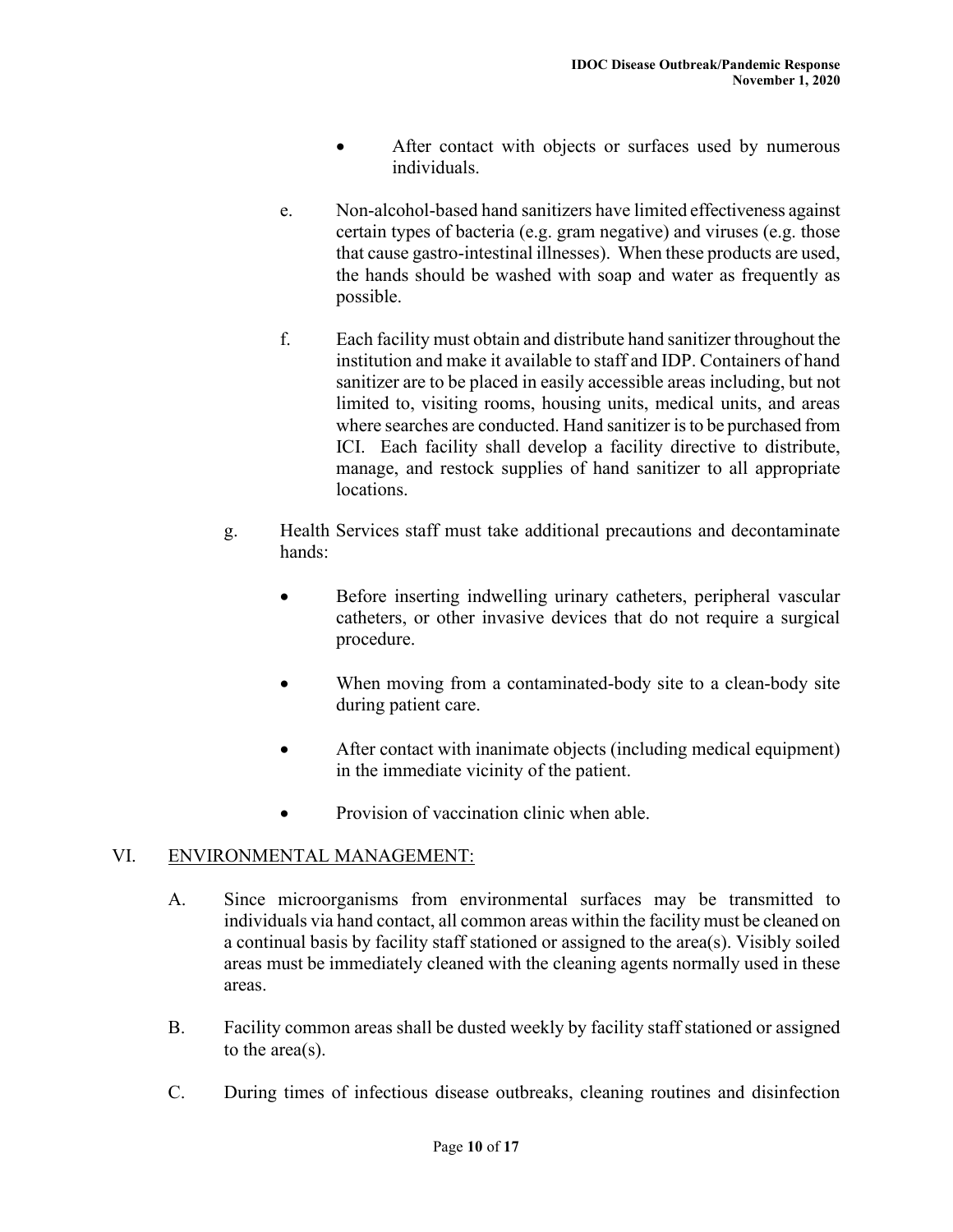schedules shall be followed on a more frequent schedule. Highly touched surfaces (e.g., doorknobs, light switches, and surfaces in and around toilets) shall be cleaned on a daily basis by assigned staff.

- D. Standard procedures apply for cleaning light touch surfaces such as walls and windows, laundry, and dishes.
- E. Each facility shall implement sanitation crews responsible for cleaning high traffic areas and surfaces where disease is more likely to spread. Each facility shall develop as many crews as necessary to meet the sanitation needs of the facility. These crews shall not take the place of the sanitation crews already in place but should enhance the normal hygiene practices. These crews will not be responsible for general cleaning or used for cleaning bodily fluid spills or other fluid spills that may contain blood borne pathogens. The following guidelines should be used for these supplemental sanitation crews:
	- 1. Crews shall be sanitizing areas using a germicidal/viricidal detergent cleaner to reduce the spread of germs by sanitizing areas that have already been cleaned by a sanitation crew.
	- 2. Crewsshall operate year-round; however, during peak periods of illnesses or disease outbreak crew sanitization will be needed more frequently.
	- 3. Crews should be scheduled to work during regular business hours and during non-business hours to ensure adequate sanitization coverage. At minimum, each facility shall have a sanitizing crew operating in the mornings, afternoons, and evenings.
	- 4. Crews shall be responsible for sanitizing all surfaces, including handrails, doorknobs, telephones, tabletops, faucets, restroom fixtures, showers, etc.
	- 5. These crews shall use clean rags, bleach (under direct staff supervision), and Germ-Away solution manufactured by ICI to sanitize all surfaces. Crews shall not use this solution in food storage or in food preparation areas.
	- 6. At the end of each crews' shift, the sanitizing solution shall be collected and bottles refilled as needed in accordance with the facility's caustic material control procedure. Rags used for sanitizing shall be collected and laundered in accordance with standard laundry procedures. These rags may be re-used as they will have been sanitized and washed.

## VII. INFECTIOUS DISEASE SURVEILLANCE AND MANAGEMENT:

Correctional environments are conducive to rapid spread of infectious diseases. For this reason, preventative measures, disease surveillance, screening, classification, and management is absolutely necessary. Health Services and non-Health Services staff in the facility shall be aware of signs and symptoms associated with prominent illnesses at hand.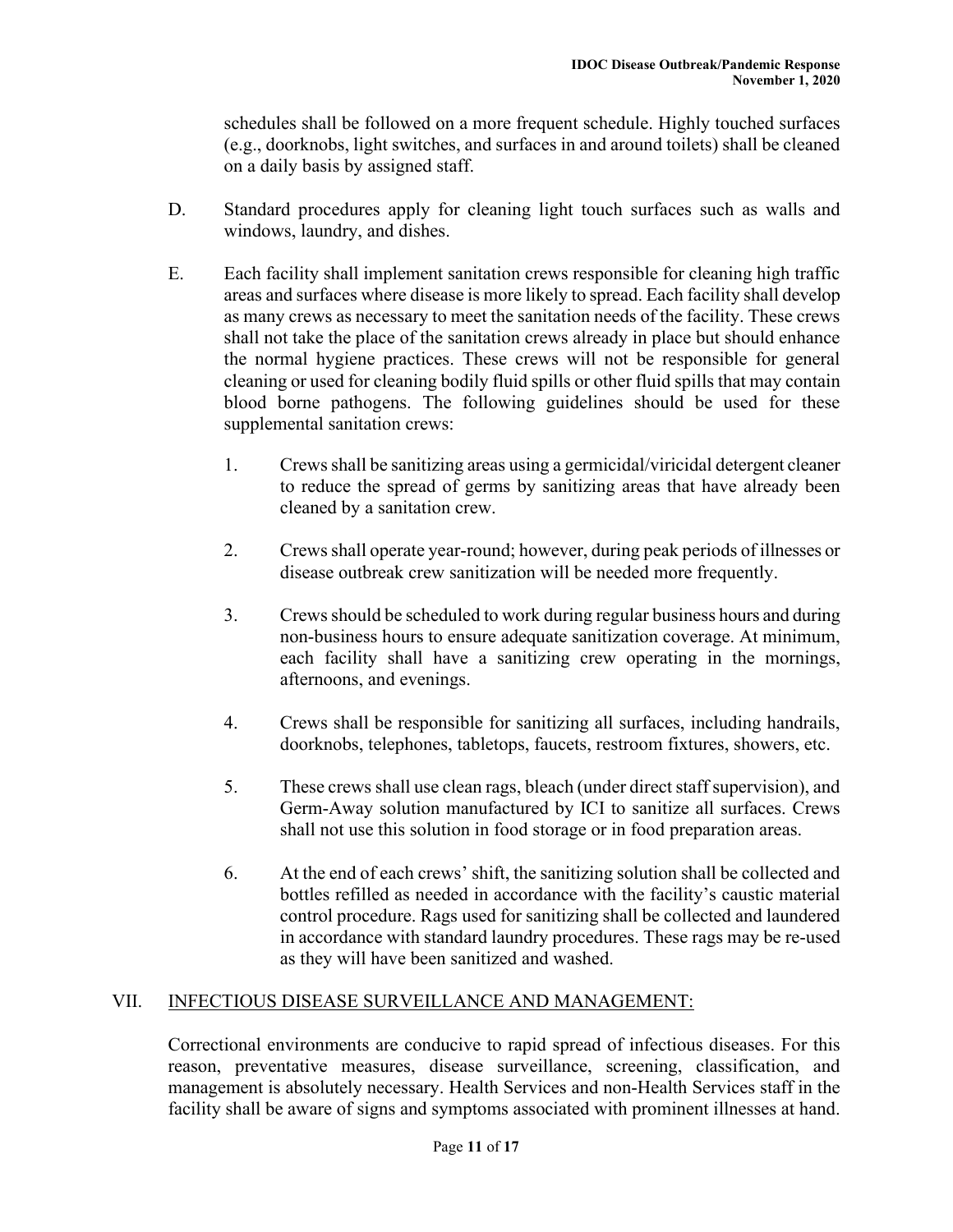The following symptoms are known to be associated with infectious diseases:

- **Fever**
- Cough
- Body aches
- Runny nose
- Sore throat
- Lethargy
- Lack of appetite
- New loss of taste or smell
- Nausea and vomiting
- Diarrhea (when other symptoms of upper respiratory illness noted above are also reported)
- E. New Intakes, Transfers, and Releases

During a disease outbreak, all IDPs shall be screened for symptoms associated with the prominent illness at hand at Intake, prior to release, and prior to inter- and intrafacility transfer. IDPs who report any symptoms of concern shall be separated from the general population to the extent possible until evaluated by Health Services staff. The receipt of IDPs from county jails with known outbreaks may need to be suspended. This decision shall be made by the Commissioner.

- 1. During a disease outbreak, individuals arriving at any Intake facility shall be quarantined for no less than 14 days. All new Department intakes shall be symptom screened and tested, if applicable, for the prominent illness (e.g., COVID-19) within 72 hours of the quarantine period and shall not transfer until a negative screen and/or test result is received. Individuals transferring to a new facility from Intake shall be quarantined for no less than 7 days. Individuals transferring from a non-intake facility shall be quarantined for no less than 14 days.
- 2. Intake facilities receiving newly incarcerated individuals or parole violators shall test individuals, if applicable, for the prominent disease within the first 72 hours of Intake. Offenders refusing to receive the test shall be isolated for 14 days.
- 3. If an IDP arrives at Intake with a temperature of 100°F or greater, the IDP shall be refused admission by Intake staff as well as each IDP transported with them.
- 4. All transfers shall be symptom screened and have their temperature checked twenty-four (24) hours prior to leaving a Department facility.
- 5. All IDPs who leave a Department facility for more than 24 hours, for any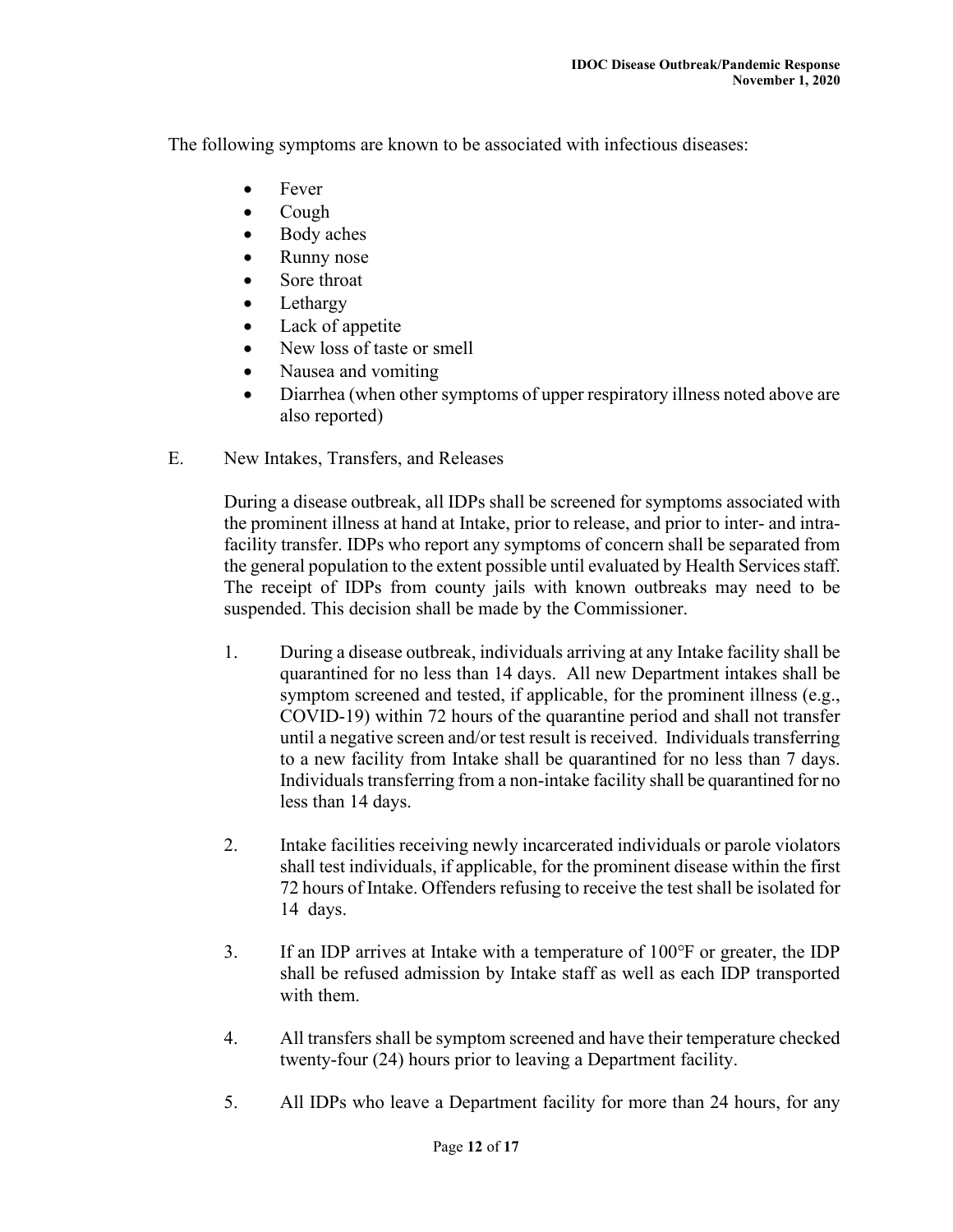reason, must be placed in a 14 day quarantine. These IDPs shall be treated as new intakes.

- 6. All IDPs who leave a Department facility for an off-site clinical appointment or clinical trip shall be waived from the return quarantine requirement provided the following criteria are met with full adherence during the entirety of the off-grounds trip:
	- a. The IDP is not off-site for more than 24 hours;
	- b. Trip Officers shall maintain direct control and constant direct visual observation of the IDP unless the attending physician requires the Trip Officer to leave the treatment/examination room. The Trip Officer shall continue to provide security outside the treatment / examination room;
	- c. Transported IDPs and Correctional Officers utilize PPE during the trip and complies with handwashing/sanitizing protocols;
	- d. Social distancing of at least 6 feet is maintained from members of the general public and other patients at the off-site clinic; and,
	- e. The IDP and Transport staff do not have direct contact with an individual with a known positive for COVID-19.
- 7. All IDP who leave a Department facility for all court visits or any trip other than an off-site clinical appointment must be placed in a 14 day quarantine upon return regardless of the time away from the facility. These IDPs shall also be treated as new intakes.
- 8. The Department shall complete infectious disease viral testing on all releasing IDPS if the IDP's housing facility has experienced an outbreak or rapid increase of laboratory-confirmed positive cases of the prominent illness.
- 9. Intake facilities receiving newly incarcerated individuals or parole violators shall test individuals, if applicable, for the prominent disease within the first 72 hours of intake.
- 10. Releases
	- a. If the IDP clears release screening and/or receives a negative test result for the prominent illness, the release of the IDP shall proceed as normal and Health Services staff shall ensure the individual has a face covering. Health Services staff shall provide individual with illness prevention information.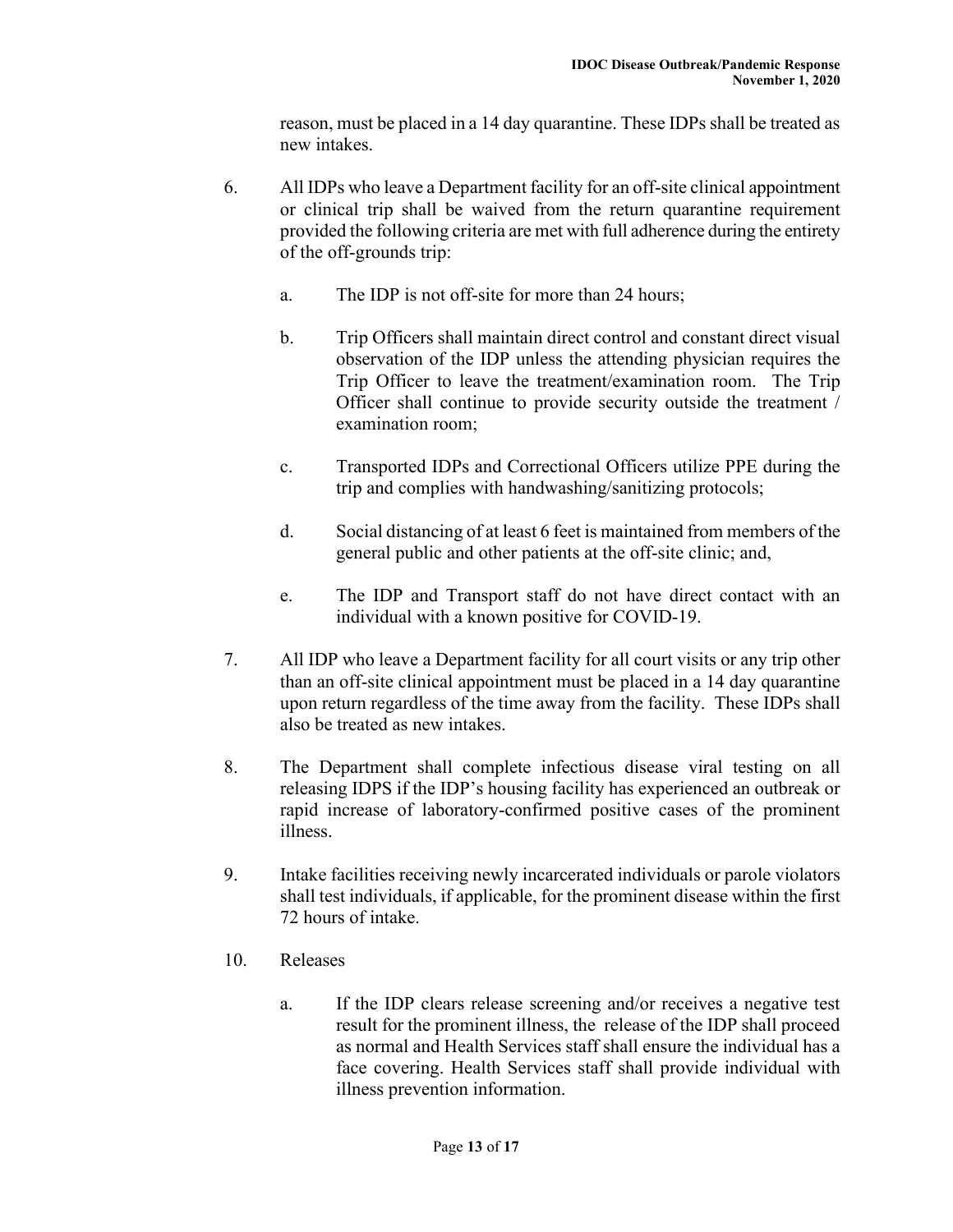- b. If the IDP does not clear the release screening process and/or receives a positive test result for the prominent illness, staff shall immediately place the IDP under medical isolation. Health Services staff shall evaluate the IDP for medical treatment and ensure the individual is wearing a face covering at all times.
- F. Release from Medical Isolation or Quarantine

If an IDP under medical isolation or quarantine is to be released from the Department before the recommended medical isolation or quarantine period is complete, designated Transitional Healthcare Specialist shall make direct linkages to Department operations, medical staff, and community resources to ensure proper medical isolation and access to medical care for transition to community. The following shall be initiated:

- 1. Discuss release and monitoring of IDP with local health department to which the IDP is being released.
- 2. Ensure safe medical transport and continued shelter.
- 3. Ensure continued medical care.
- 4. Provide additional guidance to offender and offender family in accordance with CDC guidelines and ISDH recommendations.
- G. Infectious Disease Medical Evaluation

Health Services Administrators (HSA) shall arrange for the immediate evaluation and treatment of any IDP with symptoms of the prominent illness as well as those that may be asymptomatic but have had direct/close contact with an IDP or staff member who is a laboratory confirmed positive case. Nursing staff screening and triaging health care request forms shall immediately assess any IDP who submits a health care request form noting any symptoms of the prominent illness. Any facility staff with direct IDP contact shall refer any IDP exhibiting these symptoms to the Health Services unit.

Sick call shall be conducted to ensure IDP who are infected or potentially infected are separated from uninfected IDP. There are various ways to accomplish this including, but not limited to, designating separate blocks of time for those with symptoms of concern and those without symptoms, evaluating IDP with symptoms on their housing unit, or separating IDP with symptoms into different waiting areas and separate exam rooms.

Standard co-pay fees shall be waived for IDP who submit health care request forms acknowledging they have symptoms of the prominent illness of concern unless the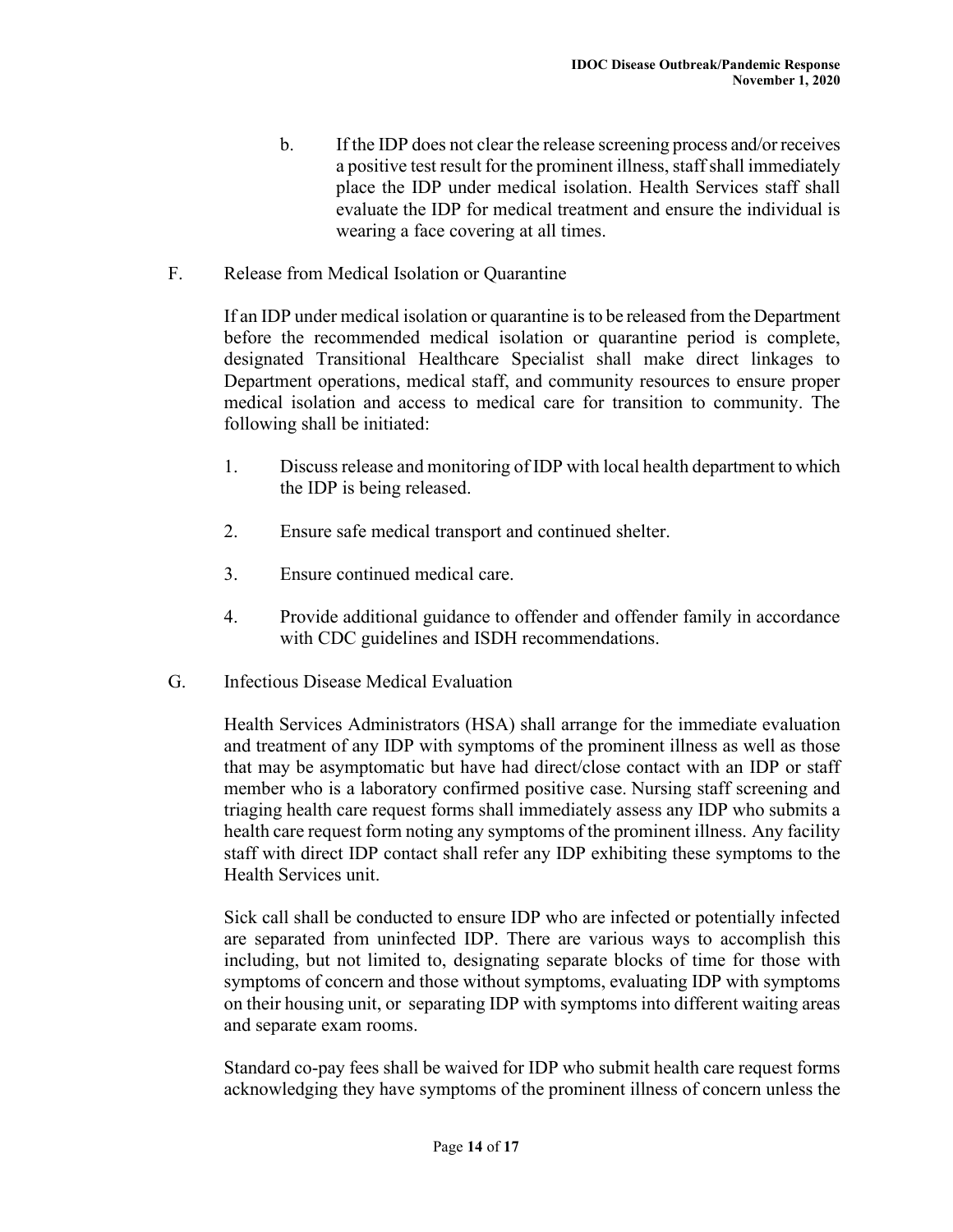symptoms noted on the form are found to be disingenuous and the IDP was evidently attempting to avoid a co-pay assessment.

H. Testing Procedures

During disease outbreak or a pandemic, facilities shall test IDPs with symptoms and exposure risk. Testing shall be based on clinical decision making and in a targeted manner in accordance with CDC guidelines.

I. Infectious Disease Medical Management

The management, monitoring, and classification of suspected, probable, and confirmed IDP cases of the prominent infectious disease shall be in accordance with CDC and ISDH guidelines per the specific illness. Viral swabs and cultures shall be obtained in accordance with guidelines. Preference will be for testing onsite. All IDPs testing positive for infectious disease(s) should be arranged in consultation with local public health. The medical response to suspected, probable, and confirmed cases will vary depending on the illness at hand and the individual's health status. Basic supportive care often includes rest, possibly fluids and medication to treat symptoms (e.g., acetaminophen for fever).

An IDP with an infectious disease must not participate in group activities and no visits should be permitted until 72 hours have passed without symptoms and at least 10 days have passed since symptoms first appeared or disease exposure. An IDP with an infectious disease shall not be transferred to an infirmary unless serious complications develop, and the IDP cannot be cared for in alternative housing. Personal items(e.g. dishes, clothing, and linens) of those who are sick do not need to be cleaned separately but they shall not be shared without thorough washing.

IDPs who demonstrate more severe symptoms may require hospitalization.

In the event of an outbreak, the Department shall follow recommendations of the CDC and ISDH, and be prepared to implement quarantine/isolation procedures at four levels (see below):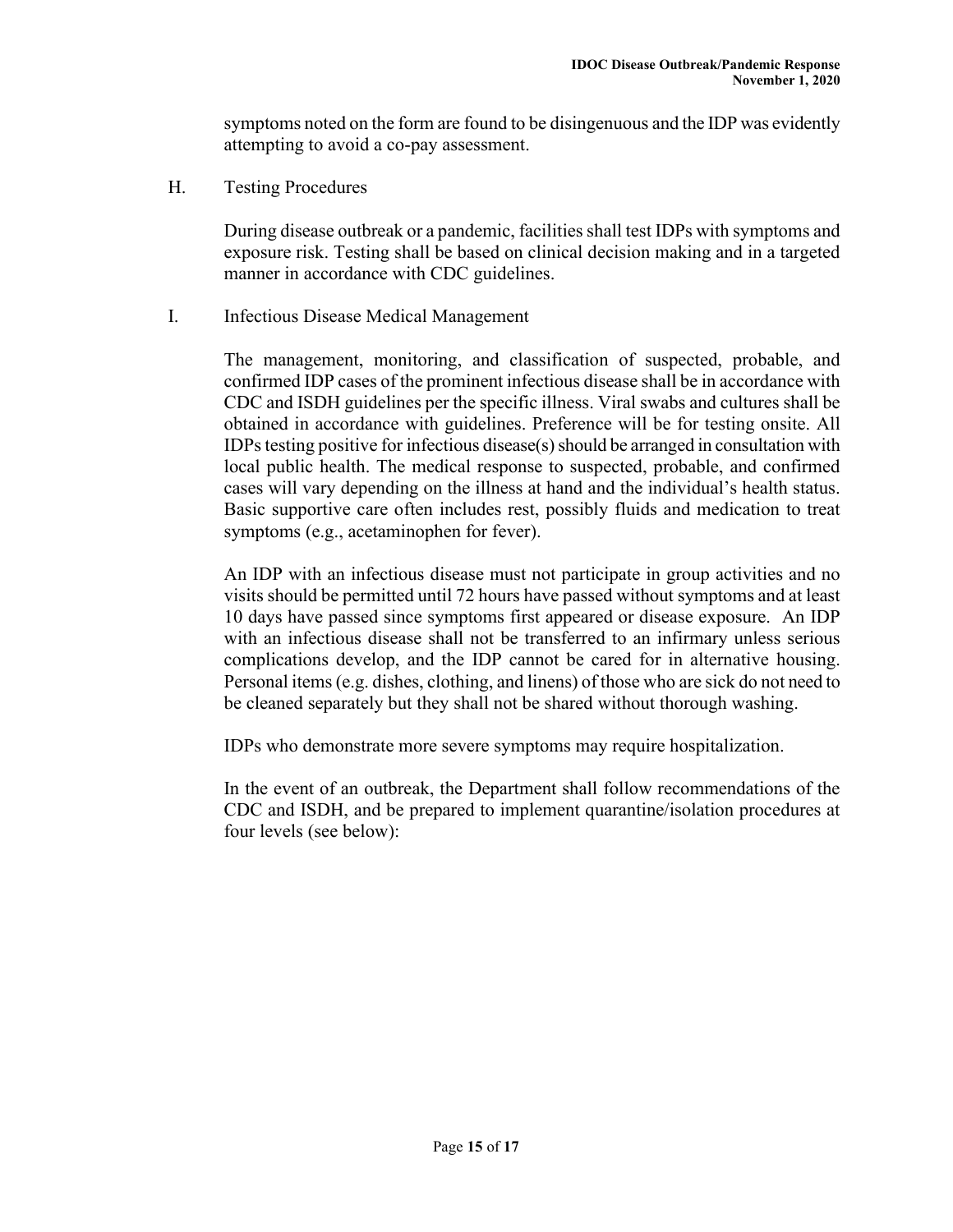|              | <b>Level Description</b> | <b>Scenario</b>                                                                                           | <b>Details</b>                                                                                                                                                                                                                                                                |
|--------------|--------------------------|-----------------------------------------------------------------------------------------------------------|-------------------------------------------------------------------------------------------------------------------------------------------------------------------------------------------------------------------------------------------------------------------------------|
|              | Individual<br>Level      | Exposed IDP arrives to<br>a Department facility                                                           | Quarantine of an exposed individual to<br>include single cell housing (bed, bath,<br>solid door), in cell meals, restriction of<br>movement, and separation<br>from<br>congregate activities for duration of<br>incubation period (7 days). If mild<br>symptoms self-monitor. |
| $\mathbf{I}$ | Housing<br>Unit Level    | An ill IDP is identified<br>in a housing unit<br>not a new intake                                         | Quarantine of all IDP in a unit with<br>restriction of movement to within the<br>housing unit, in unit meals, separation<br>from congregate activities outside the<br>unit for the duration of the incubation<br>period.                                                      |
| Ш            | Facility<br>Level        | Multiple ill IDP are<br>identified in separate<br>units within the same<br>facility                       | Quarantine of all IDP in an exposed<br>facility to include restriction of<br>movement to and from the facility for<br>the duration of the incubation period.                                                                                                                  |
| IV           | Inter-facility<br>level  | An ill IDP is identified<br>after<br>movement<br>facilities<br>between<br>during the infectious<br>period | Quarantine of exposed IDP in multiple<br>units within multiple facilities with<br>restriction of movement to and from<br>the facilities/units, and separation of<br>from<br>exposed<br>IDP<br>congregate<br>activities.                                                       |

Health Services staff who have close, prolonged contact ( $\leq 6$  feet distance for  $\geq 15$ ) minutes) with IDP who are suspected or confirmed to have an infectious disease must use indicated personal protection equipment (such as goggles or disposable fullface shield, N95 filtering face piece respirator or higher, gown, nonsterile clean gloves, etc.) along with airborne precautions. Hand hygiene is required before and after IDP contact.

### VIII. ADDITIONAL INFORMATION/RESOURCES:

### **IDOC Chief Medical Officer:**

Dr. Kristen Dauss; [kdauss1@idoc.in.gov](mailto:kdauss1@idoc.in.gov) 317.233.6984

**IDOC Executive Director of Emergency Response Operations:**

Richard Curry, [rcurry@idoc.in.gov](mailto:rcurry@idoc.in.gov) 317.603.0757

**IDOC Director of Special Hazards:**

Brian Snow, [bsnow@idoc.in.gov](mailto:bsnow@idoc.in.gov) 812.208.5657